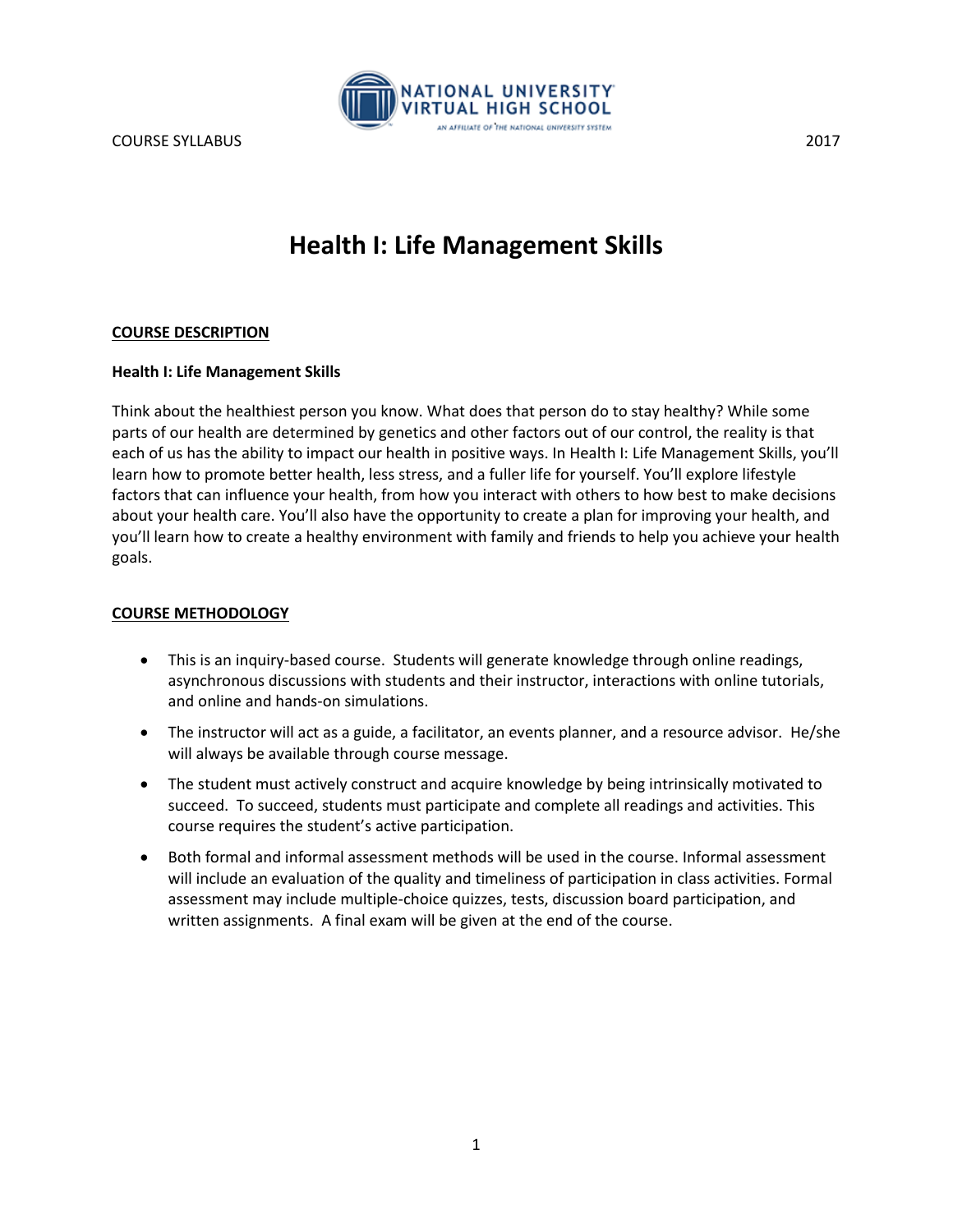

## **COURSE PARTICIPATION OBJECTIVES**

This course for which you are registered is a college preparatory, academically rigorous course that covers an entire semester's worth of material. As such, it is important that you adhere to the following guidelines as you manage your time and commit to successfully completing all required coursework:

- 1. The requirements for this course are equivalent to completion of minimum of 90+ hours of class instruction at a traditional on-site high school
- 2. Assignments must be submitted for each unit as they are completed so that the teacher may review and assess your performance. Do not hold your work, you must submit each unit's homework as it is completed, demonstrating weekly assignment completions
- 3. You must log in regularly to your course to demonstrate continued participation, and completion of all course requirements, including assignments, assessments and discussion forums
- 4. You must complete your individual work and any incident of suspected cheating, plagiarism or collaboration on assignments violates the academic integrity expectations outlined at the time of your enrollment and can result in failure of the course or further action as deemed appropriate

#### **Citizenship**

Students are expected to conduct themselves in a responsible manner that reflects sound ethics, honor, and good citizenship. It is the student's responsibility to maintain academic honesty and integrity and to manifest their commitment to the goals of NUVHS through their conduct and behavior. Students are expected to abide by all NUVHS policies and regulations. Any form of academic dishonesty, or inappropriate conduct by students or applicants may result in penalties ranging from warning to dismissal, as deemed appropriate by NUVHS.

#### **Communication**

Throughout this course students will need to be in close contact with their instructor and fellow students. Students are expected to communicate via course message and electronic discussion boards. Therefore, students should plan on checking their course messages at least three times a week and participate in the discussion boards during the weeks they are live.

Instructors strongly encourage and welcome open communication. Clear, consistent, and proactive communication will ensure a successful experience in this course. It is the student's responsibility to notify the instructor immediately if and when a personal situation occurs that affects his/her performance in this class. Being proactive with communication will result in a quick solution to any problems that may occur.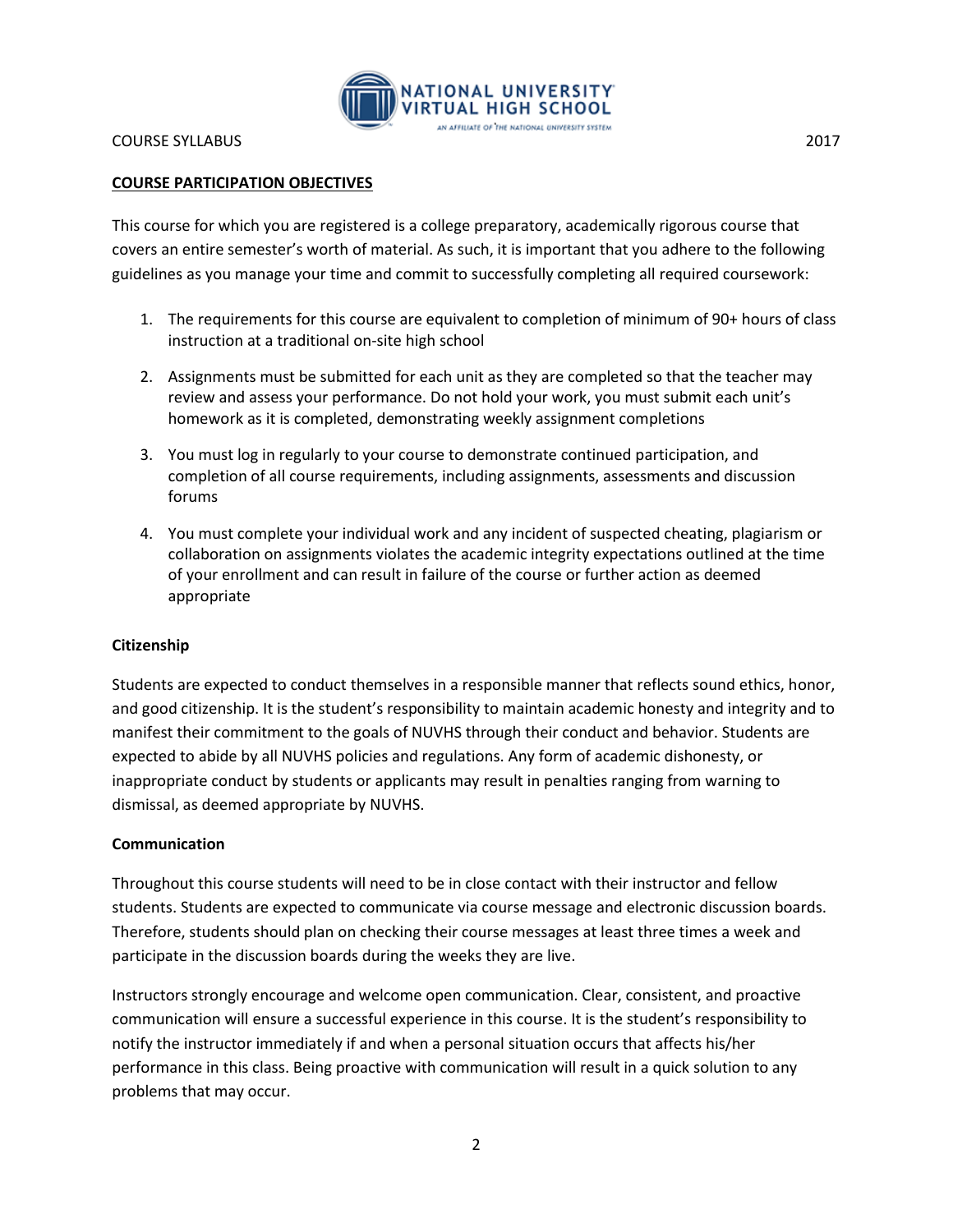

#### **COURSE OUTLINE**

#### **Unit 1 – What is Health?**

What does it mean to be healthy? In the simplest terms, it means taking care of the body and the mind. Many factors determine a person's health, including personal choices around diet and exercise. Access to professional health care is another important part of a healthy lifestyle. Societies also need to create a healthy environment by considering the origins of health issues and working to address them.

#### **Learning Objectives**

- Evaluate how environment and personal health are interrelated.
- Evaluate the relationship between access to health care and health status.
- Propose strategies to reduce or prevent injuries and health problems.
- Analyze strategies for prevention, detection, and treatment of communicable and chronic diseases.

| Unit 1 Text Questions       | <b>Homework</b>   | 10 points |
|-----------------------------|-------------------|-----------|
| Unit 1 Online Lab Questions | <b>Homework</b>   | 10 points |
| Unit 1 Activity             | Homework          | 15 points |
| Unit 1 Discussion 1         | <b>Discussion</b> | 5 points  |
| Unit 1 Discussion 2         | <b>Discussion</b> | 5 points  |
| Unit 1 Quiz                 | Quiz              | 15 points |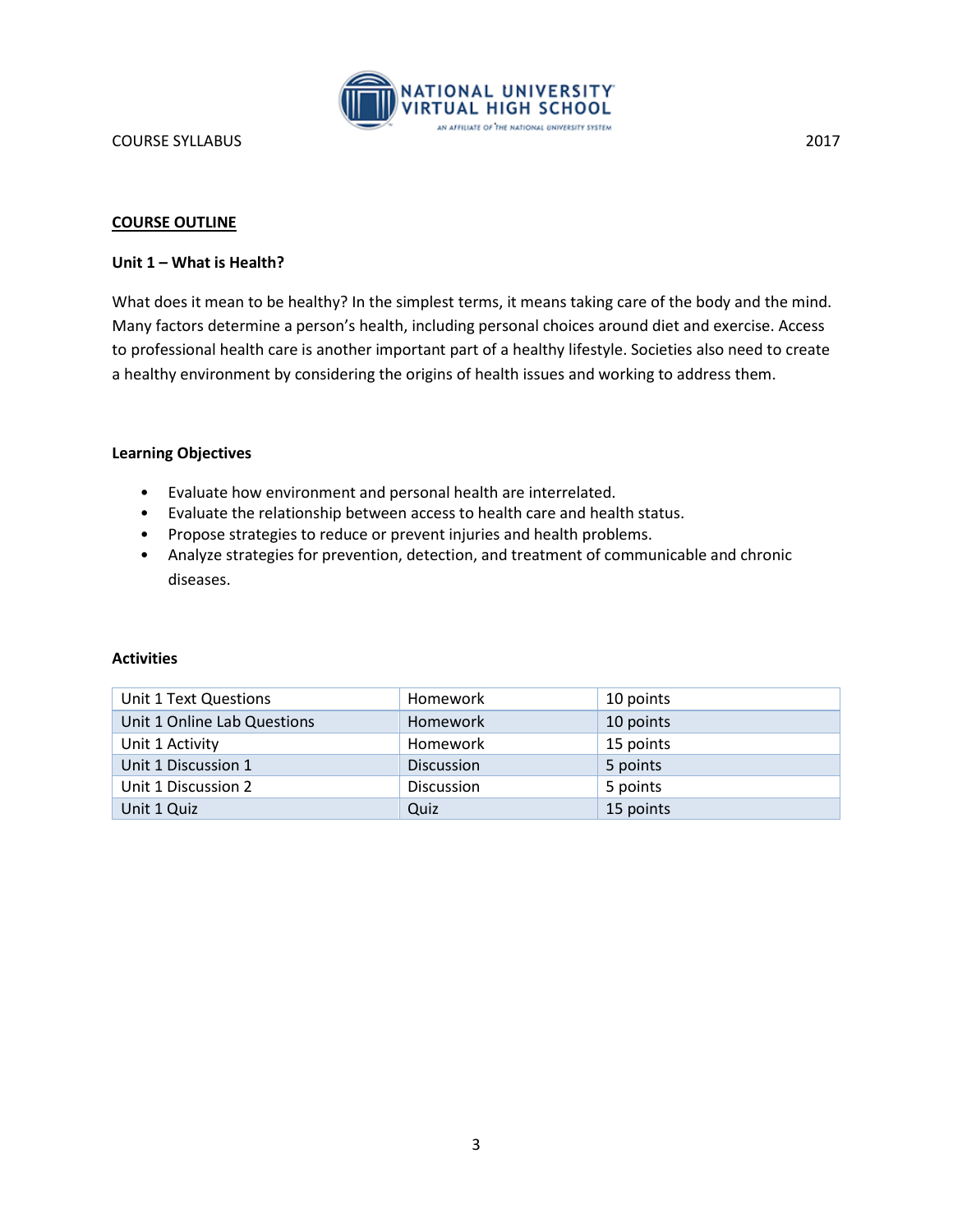

#### **Unit 2: Factors that Determine Health**

Health is largely determined by choices we make every day, so part of being healthy is developing good habits. Eating nutritious foods and exercising regularly are part of a healthy lifestyle. Avoiding smoking and illegal drugs can also go a long way toward promoting personal health. Those around you also influence health. Family members have a powerful role in shaping health. Family histories make some illness and conditions more likely, and daily interactions shape behavior. Finding support among family and friends for healthy choices is just one of the many ways to maintain a healthy lifestyle.

#### **Learning Objectives**

- Predict how healthy behaviors can affect health status.
- Analyze how heredity and family history can impact personal health.
- Compare how peers influence healthy and unhealthy behaviors.
- Interpret the significance of interrelationships in mental/emotional, physical, and social health.

| Unit 2 Text Questions       | Homework          | 10 points |
|-----------------------------|-------------------|-----------|
| Unit 2 Online Lab Questions | <b>Homework</b>   | 10 points |
| Unit 2 Activity             | Homework          | 15 points |
| Unit 2 Discussion 1         | <b>Discussion</b> | 5 points  |
| Unit 2 Discussion 2         | <b>Discussion</b> | 5 points  |
| Unit 2 Quiz                 | Quiz              | 15 points |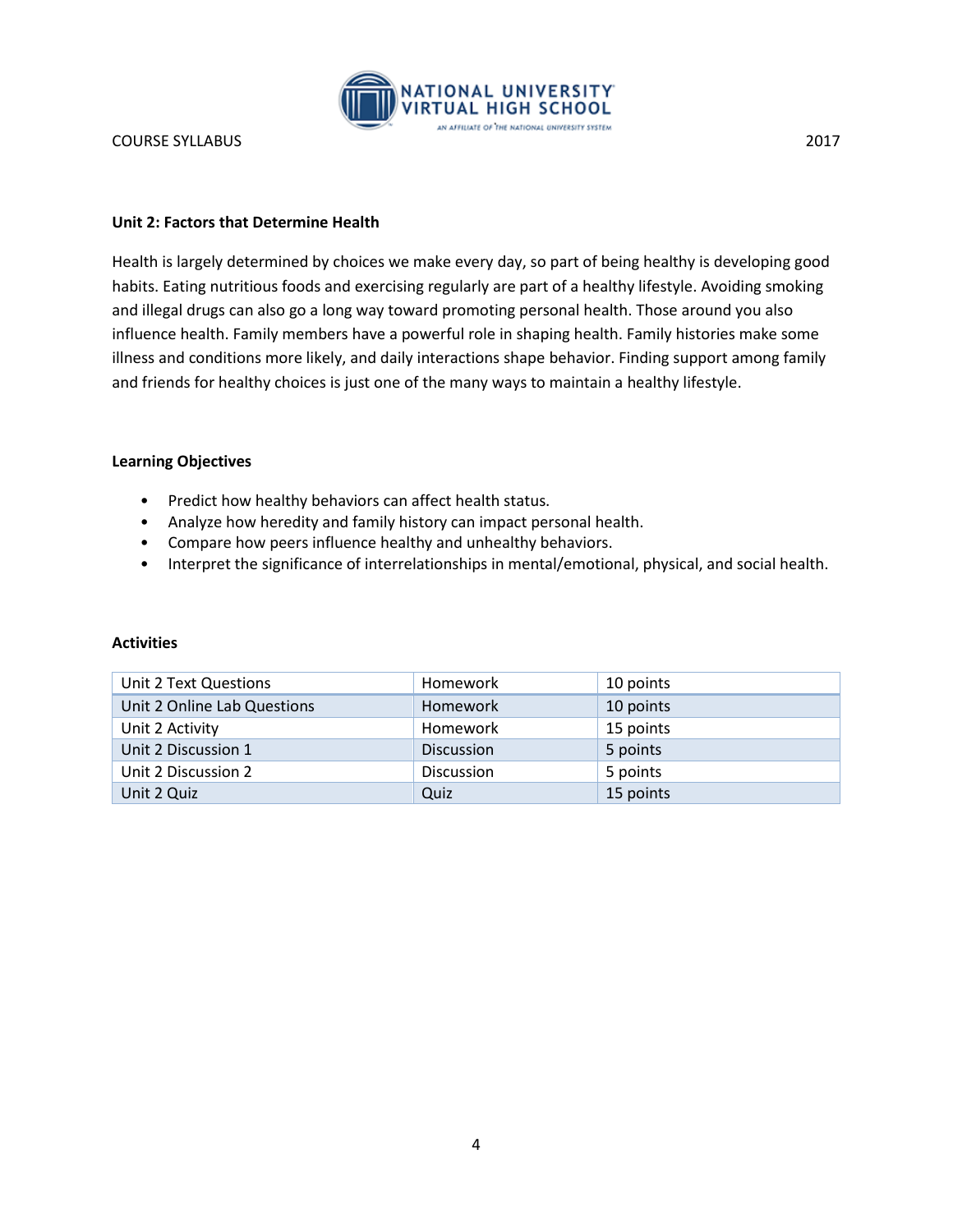

#### **Unit 3: Health and the Community**

Messages about health are all around us, and many of these come through the media. In some cases, the media offer helpful guidance to allow people to make good decisions about their health. In others, health is a vehicle for advertising, which is more about gaining customers than forwarding healthy habits. Consumers need to be mindful of the way these messages shape their decisions about health. Individuals also get messages about health through the government and schools, both of which can provide the information required to make healthy choices. Ultimately, health depends on individuals making the right choices, whether choosing not to smoke or planning for a future career that will make necessities for a healthy life, such as health insurance and nutritious food, part of the future.

#### **Learning Objectives**

- Assess how the school and community can affect personal health practices and behaviors.
- Evaluate how public health policies and government regulations can influence health promotion and disease prevention.
- Explore the effect of media on personal and family health.
- Investigate the impact of technology on personal, family, and community health.

| Unit 3 Text Questions       | Homework          | 10 points |
|-----------------------------|-------------------|-----------|
| Unit 3 Online Lab Questions | <b>Homework</b>   | 10 points |
| Unit 3 Activity             | Homework          | 15 points |
| Unit 3 Discussion 1         | <b>Discussion</b> | 5 points  |
| Unit 3 Discussion 2         | <b>Discussion</b> | 5 points  |
| Unit 3 Quiz                 | Quiz              | 15 points |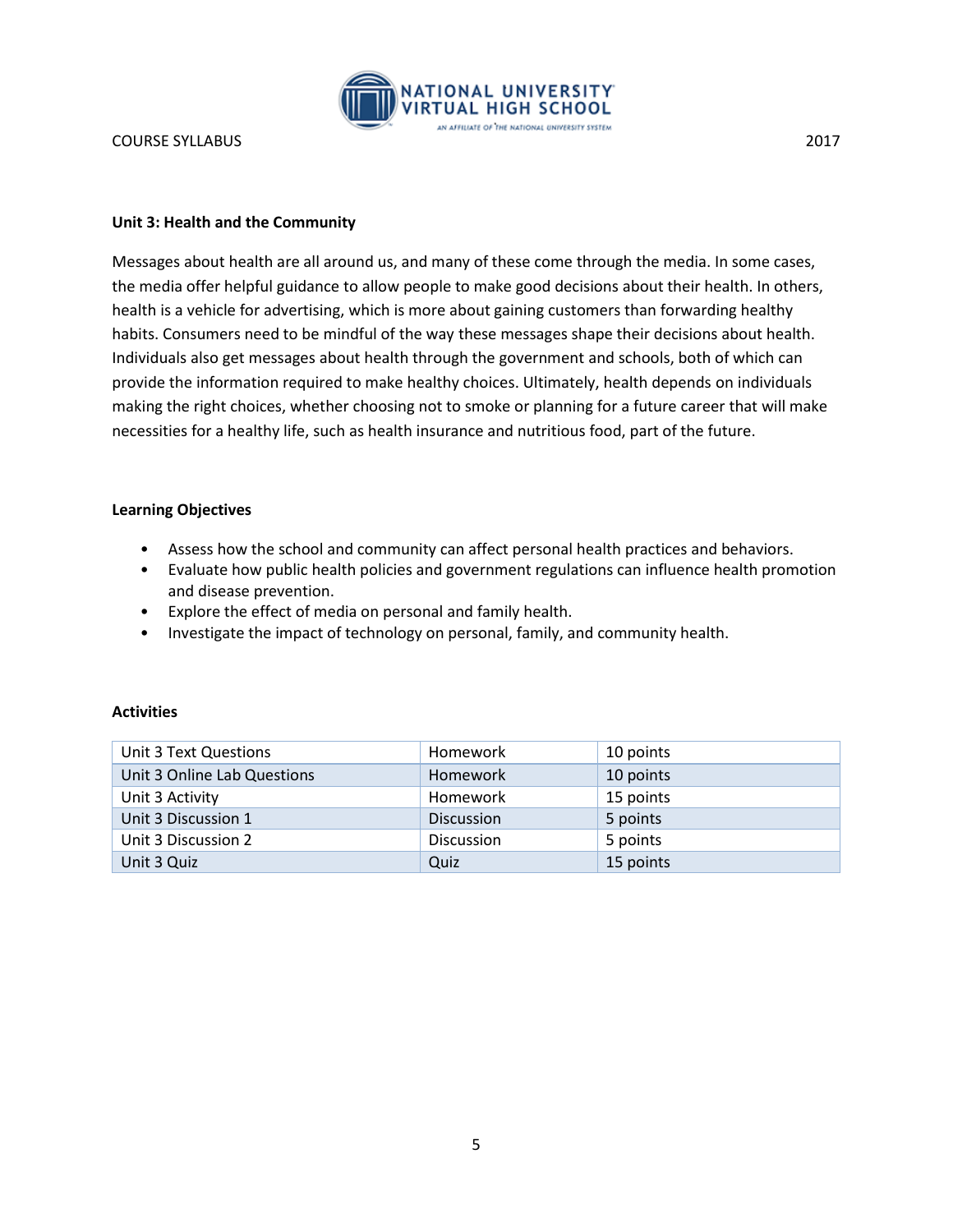

#### **Unit 4: Perception versus Reality**

It's easy to think that you are different or that everyone else is making better choices. This is rarely the reality. While factors such as culture will mean that you have a lot in common or tend to make certain decisions, it's not the only factor in determining what is normal. The most important factor is individual choice and understanding what goes into making a good decision. Everybody faces moments when the unhealthy choices seems like the popular ones, but seeing past that will put you on the right path. Decisions should be made based upon an individual's values and goals, not what those around him are doing. Your health depends on the choices you make, too, and understanding that will help you choose wisely.

#### **Learning Objectives**

- Analyze how culture supports and challenges health beliefs, practices, and behaviors.
- Understand how the perceptions of norms influence healthy and unhealthy behaviors.
- Evaluate the influence of personal values, attitudes, and beliefs about individual health practices and behaviors.
- Assess refusal, negotiation, and collaboration skills to enhance health and avoid or reduce health risks.

| Unit 4 Text Questions       | Homework          | 10 points |
|-----------------------------|-------------------|-----------|
| Unit 4 Online Lab Questions | <b>Homework</b>   | 10 points |
| Unit 4 Activity             | Homework          | 15 points |
| Unit 4 Discussion 1         | <b>Discussion</b> | 5 points  |
| Unit 4 Discussion 2         | <b>Discussion</b> | 5 points  |
| Unit 4 Quiz                 | Quiz              | 15 points |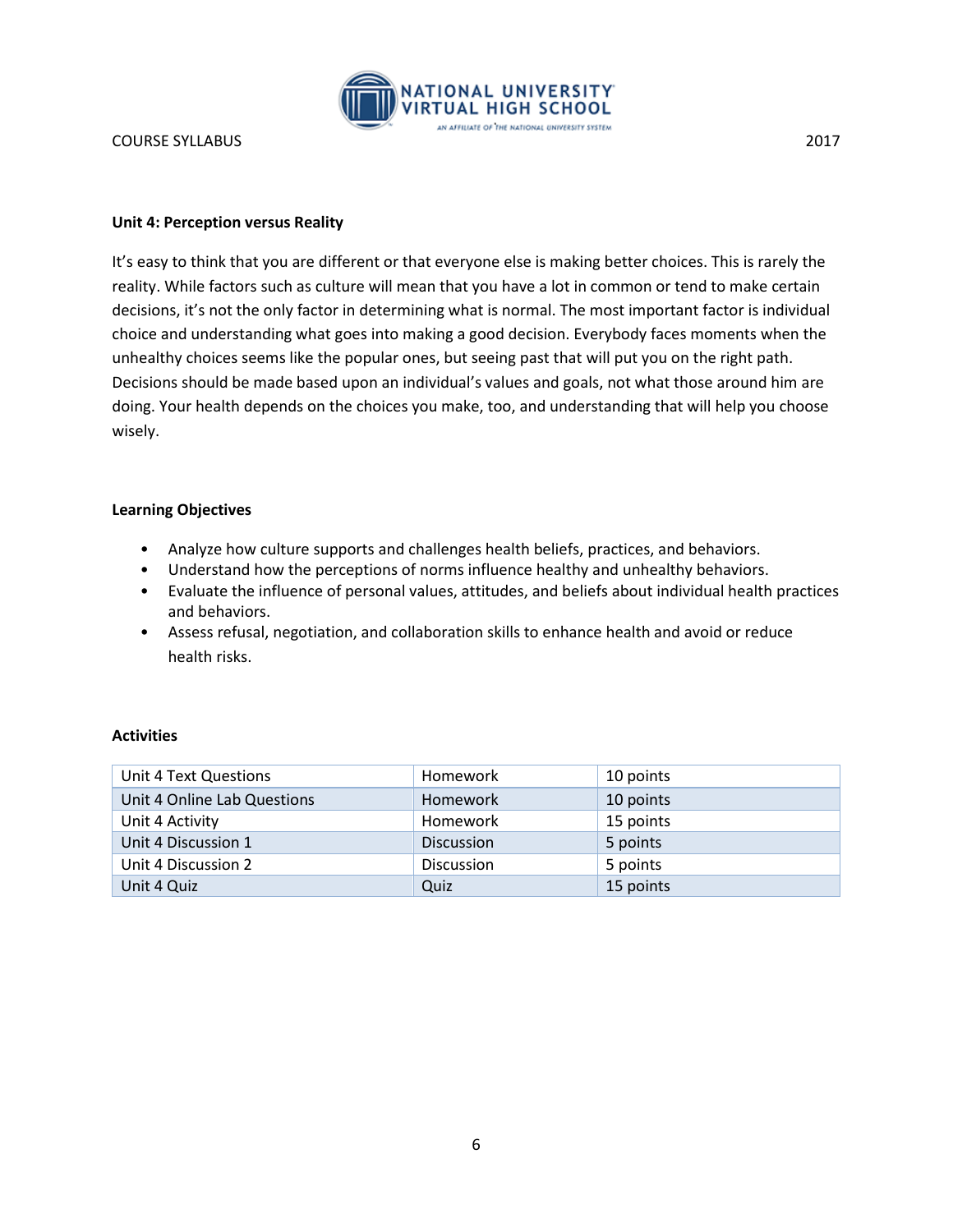

## **Unit 4: Perception versus Reality (Continued)**

#### **Midterm Exam Objectives**

- Review information acquired and mastered from this course up to this point.
- Take a course exam based on material from the first four units in this course (Note: You will be able to open this exam only one time.)

## **Midterm Exam Activities**

| <b>Midterm Discussion</b> | <b>Discussion</b> | points    |
|---------------------------|-------------------|-----------|
| Midterm Exam              | Exam              | 50 points |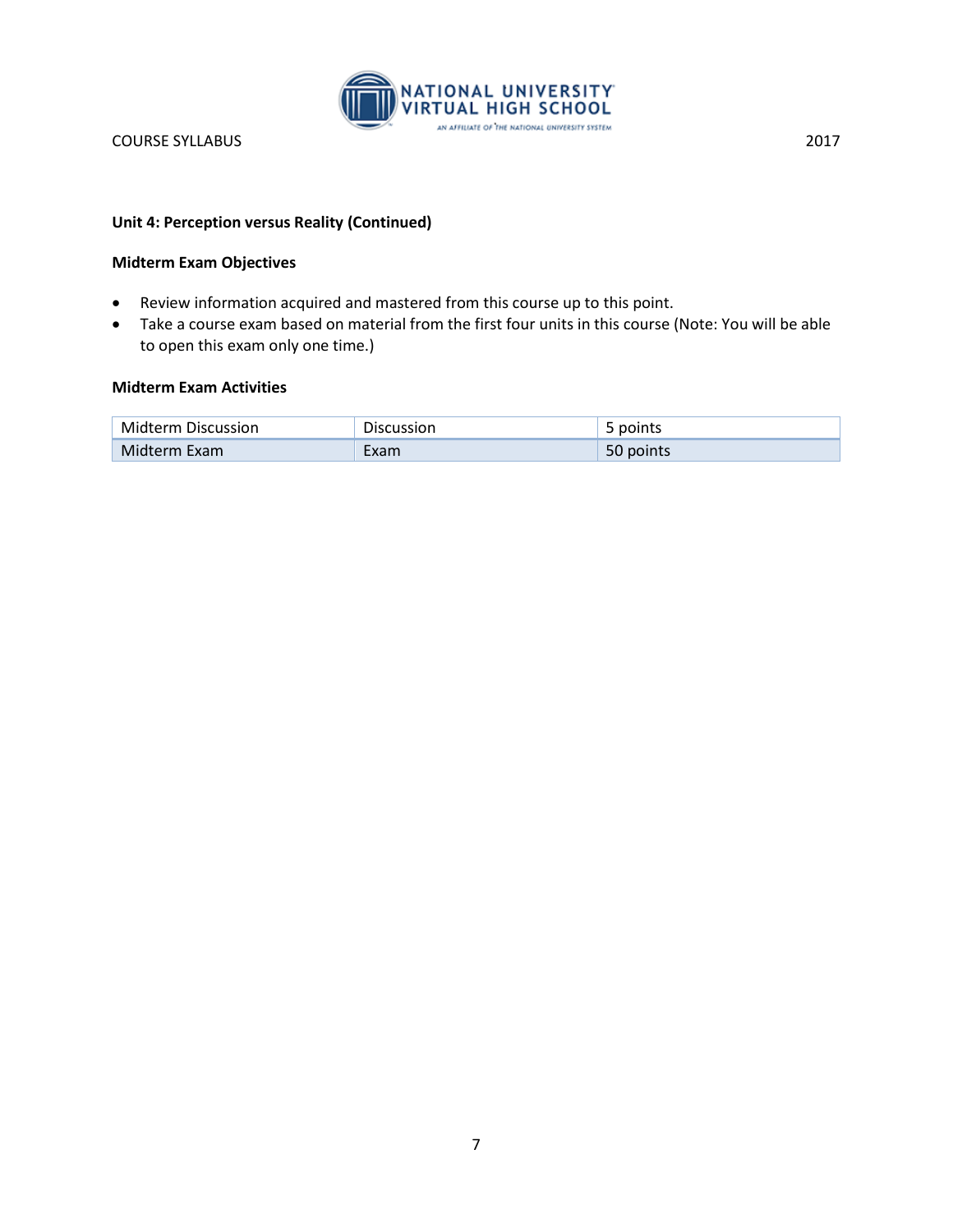

#### **Unit 5: Is There a Doctor in the House?**

Part of being healthy is taking good care of yourself. But what happens when you need more care than that? That's when it's time to turn to medical professionals. Knowing what kind of help you need and whom to turn to get it is an important part of being healthy. Most of us are familiar with a trip to the doctor's office, but how do you know when to call an ambulance? Or who can help with a mental health problem? This unit will address these questions and explore some of the ways to make decisions about your health. The unit also looks at the technology that doctors have at their disposal to diagnose and treat medical conditions. Informed patients are in the best position to make decisions about their health, and there are many resources available to educate individuals about health-related decisions.

#### **Learning Objectives**

- Justify when professional health services or providers are required.
- Compile data reflecting the accessibility of resources from home, school, and community that provide valid health information.
- Recognize the value of applying a thoughtful decision-making process in health-related situations.
- Generate alternatives to health-related issues or problems.

| Unit 5 Text Questions       | Homework          | 10 points |
|-----------------------------|-------------------|-----------|
| Unit 5 Online Lab Questions | <b>Homework</b>   | 10 points |
| Unit 5 Activity             | Homework          | 15 points |
| Unit 5 Discussion 1         | <b>Discussion</b> | 5 points  |
| Unit 5 Discussion 2         | <b>Discussion</b> | 5 points  |
| Unit 5 Quiz                 | Quiz              | 15 points |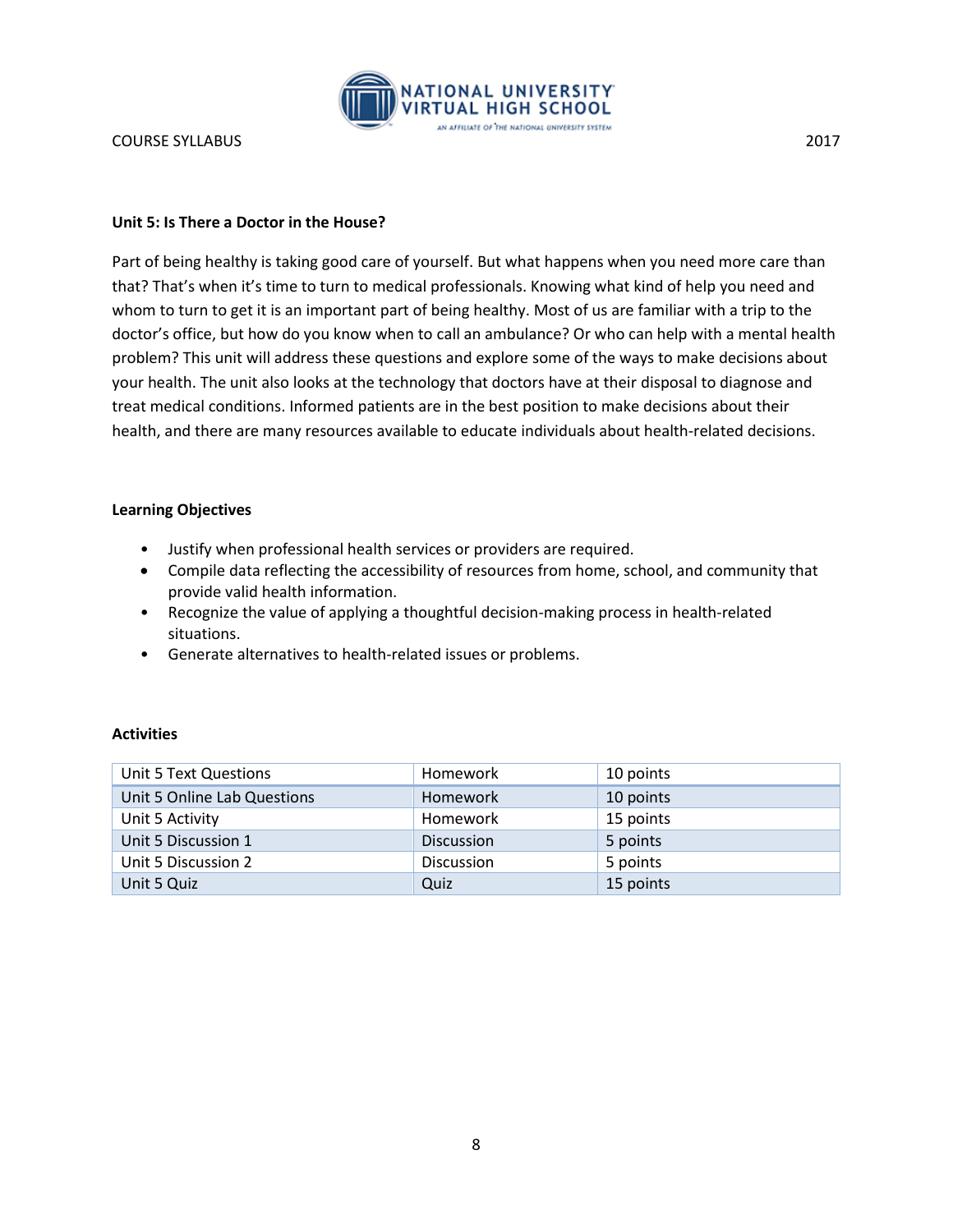

#### **Unit 6: Working Together for Health**

Communication is an important part of working well with anyone. Because positive relationships are an essential element in a healthy life, good communication skills can lead to better health. There are many different ways to communicate; some are more effective than others. In addition, the audience and context also determine what type of communication is best. Fortunately, communication skills can be learned, and these lessons are particularly useful when conflicts arise. There are few relationships in which people agree about everything all the time, and how people handle differences is one of the factors that separates the good relationships from the unhealthy ones. Communication is also one of several factors that assists with good decision making. Thus there are many ways in which communication is the foundation for good health.

#### **Learning Objectives**

- Explain skills needed to communicate effectively with family, peers, and others to enhance health.
- Analyze the validity of ways to ask for and offer assistance to enhance the health of self and others.
- Demonstrate strategies to prevent, manage, or resolve interpersonal conflicts without harming self or others.
- Examine barriers that can hinder healthy decision making.

| Unit 6 Text Questions       | Homework          | 10 points |
|-----------------------------|-------------------|-----------|
| Unit 6 Online Lab Questions | <b>Homework</b>   | 10 points |
| Unit 6 Activity             | Homework          | 15 points |
| Unit 6 Discussion 1         | <b>Discussion</b> | 5 points  |
| Unit 6 Discussion 2         | Discussion        | 5 points  |
| Unit 6 Quiz                 | Quiz              | 15 points |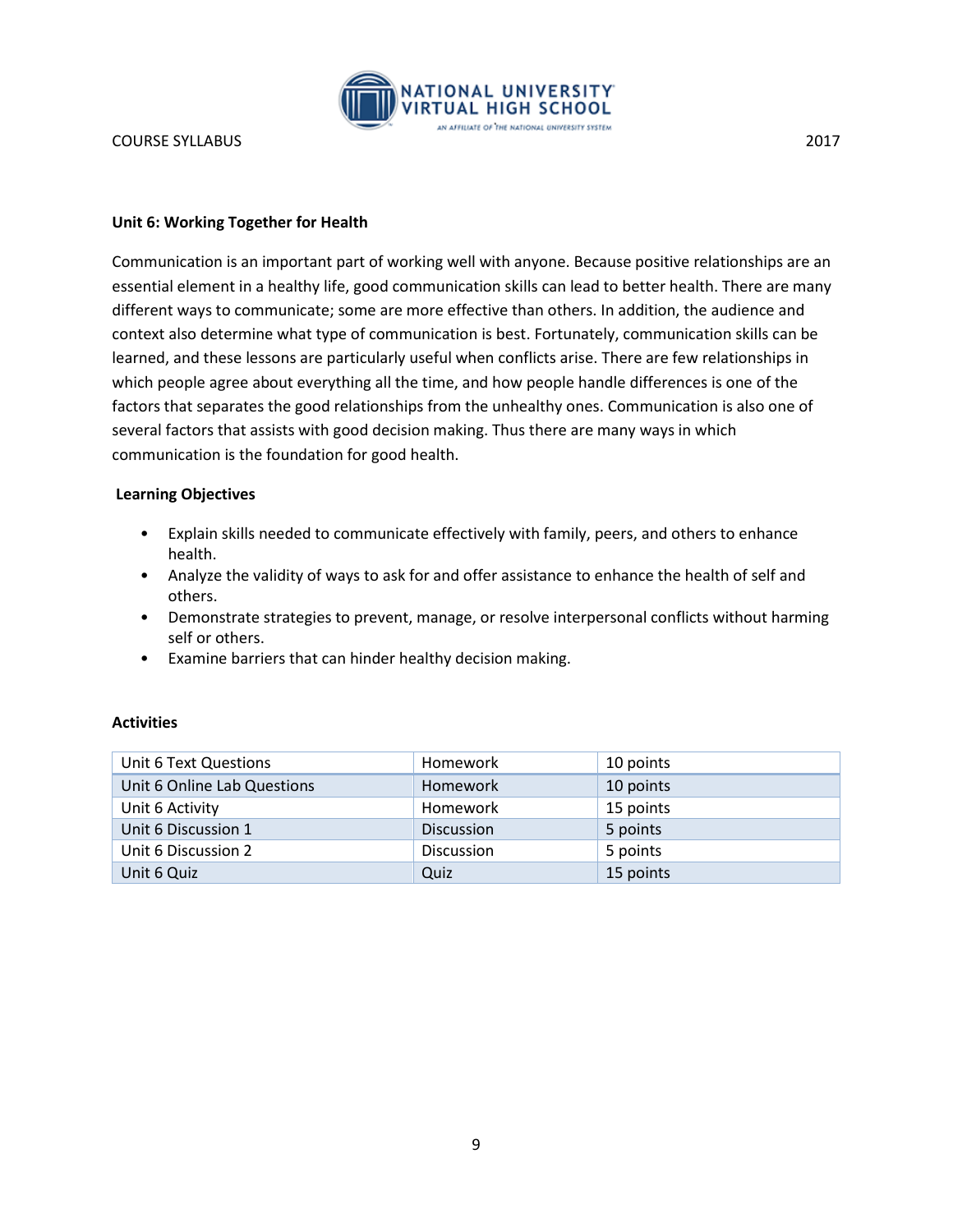

## **Unit 7: Taking Responsibility for your Health**

Good health does not just happen. It's the result of a lot of attention to health. This includes not only developing health and exercise habits but also understanding the other elements of a healthy lifestyle. For example: Having a plan to manage stress can help maintain overall health. Fortunately, there are many ways to choose health every day, and these choices can have both short-term and long-term benefits. Assessing your overall health is the first step in developing a plan for health. The best path toward improving health depends upon where you start. (And those with chronic conditions will have their own challenges.) Nevertheless, the path to becoming your healthiest self becomes easier when you have a plan.

#### **Learning Objectives**

- Evaluate personal health practices and overall health status to include all dimensions of health.
- Formulate a plan to attain a personal health goal that addresses strengths, needs, and risks.
- Implement strategies and monitor progress in achieving a personal health goal.
- Formulate an effective long-term personal health plan.
- Analyze the role of individual responsibility in enhancing health.

| Unit 7 Text Questions       | Homework          | 10 points |
|-----------------------------|-------------------|-----------|
| Unit 7 Online Lab Questions | <b>Homework</b>   | 10 points |
| Unit 7 Activity             | Homework          | 15 points |
| Unit 7 Discussion 1         | <b>Discussion</b> | 5 points  |
| Unit 7 Discussion 2         | <b>Discussion</b> | 5 points  |
| Unit 7 Quiz                 | Quiz              | 15 points |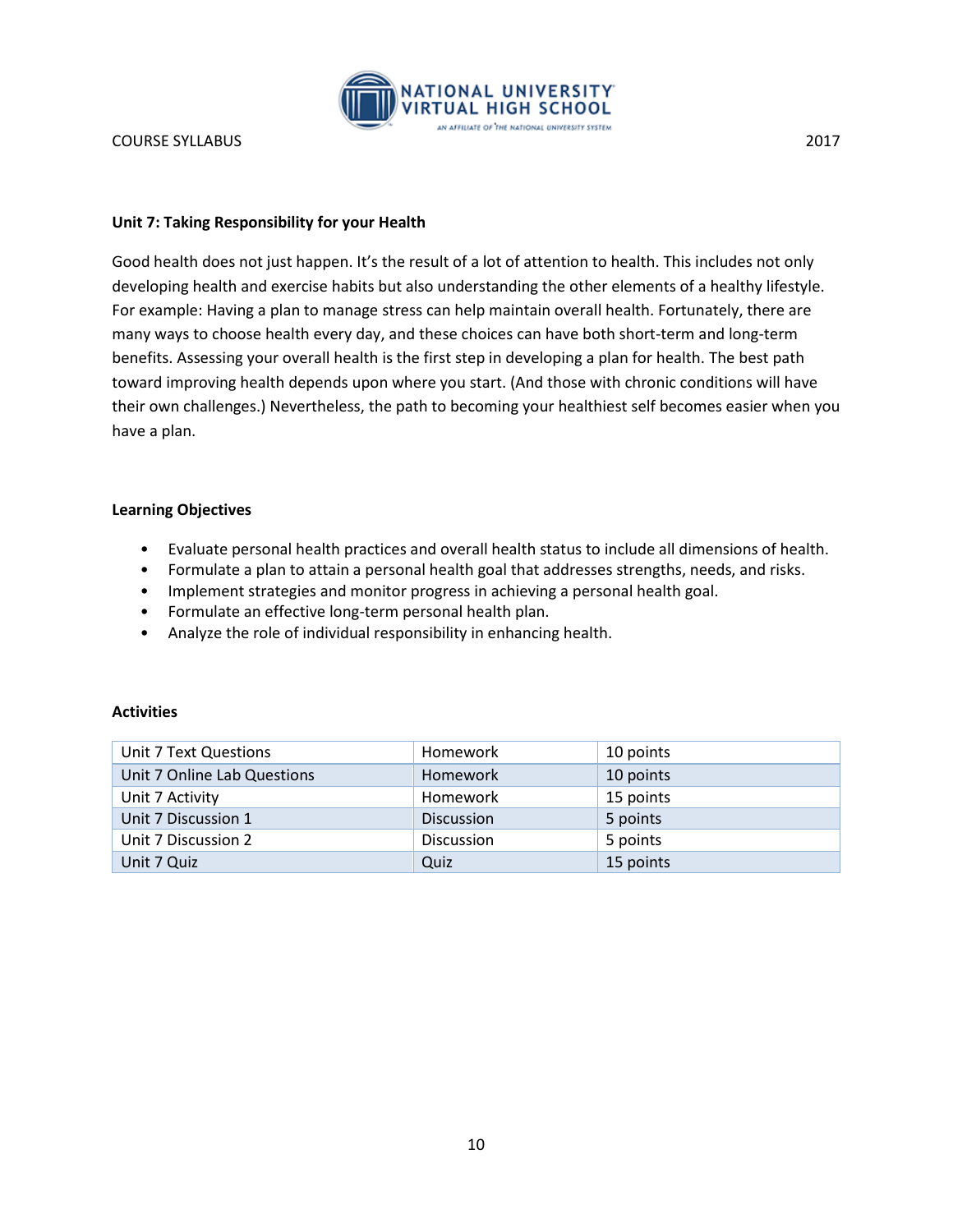

#### **Unit 8: Sharing the Health**

Have you ever heard the saying, "It takes a village to raise a child"? That saying is not just about rearing youth; it's about the importance of community. Communities can do a lot to promote the health of their members. When these efforts pay off, the results are obvious. Just being part of a larger community brings health advantages, and when these communities make health a priority, everybody benefits. Communicating information about health is one important factor, as is understanding how to effectively get the message across. The gestures of a single person can have a significant impact when community resources are used to address the problem. Fortunately, several organizations are dedicated to determining which health problems are most probable and finding effective ways to address them, giving communities the tool that they need to get across important information about health.

#### **Learning Objectives**

- Demonstrate how to influence and support others in making positive health choices.
- Utilize current, accurate data/information to formulate a health-enhancing message.
- Work cooperatively as an advocate for improving personal, family, and community health.
- Adapt health messages and communication techniques to a specific target audience.
- Analyze decisions and strategies using probability concepts.

| Unit 8 Text Questions       | Homework          | 10 points |
|-----------------------------|-------------------|-----------|
| Unit 8 Online Lab Questions | <b>Homework</b>   | 10 points |
| Unit 8 Presentation Project | Activity          | 15 points |
| Unit 8 Discussion 1         | <b>Discussion</b> | 5 points  |
| Unit 8 Discussion 2         | <b>Discussion</b> | 5 points  |
| Unit 8 Quiz                 | Quiz              | 15 points |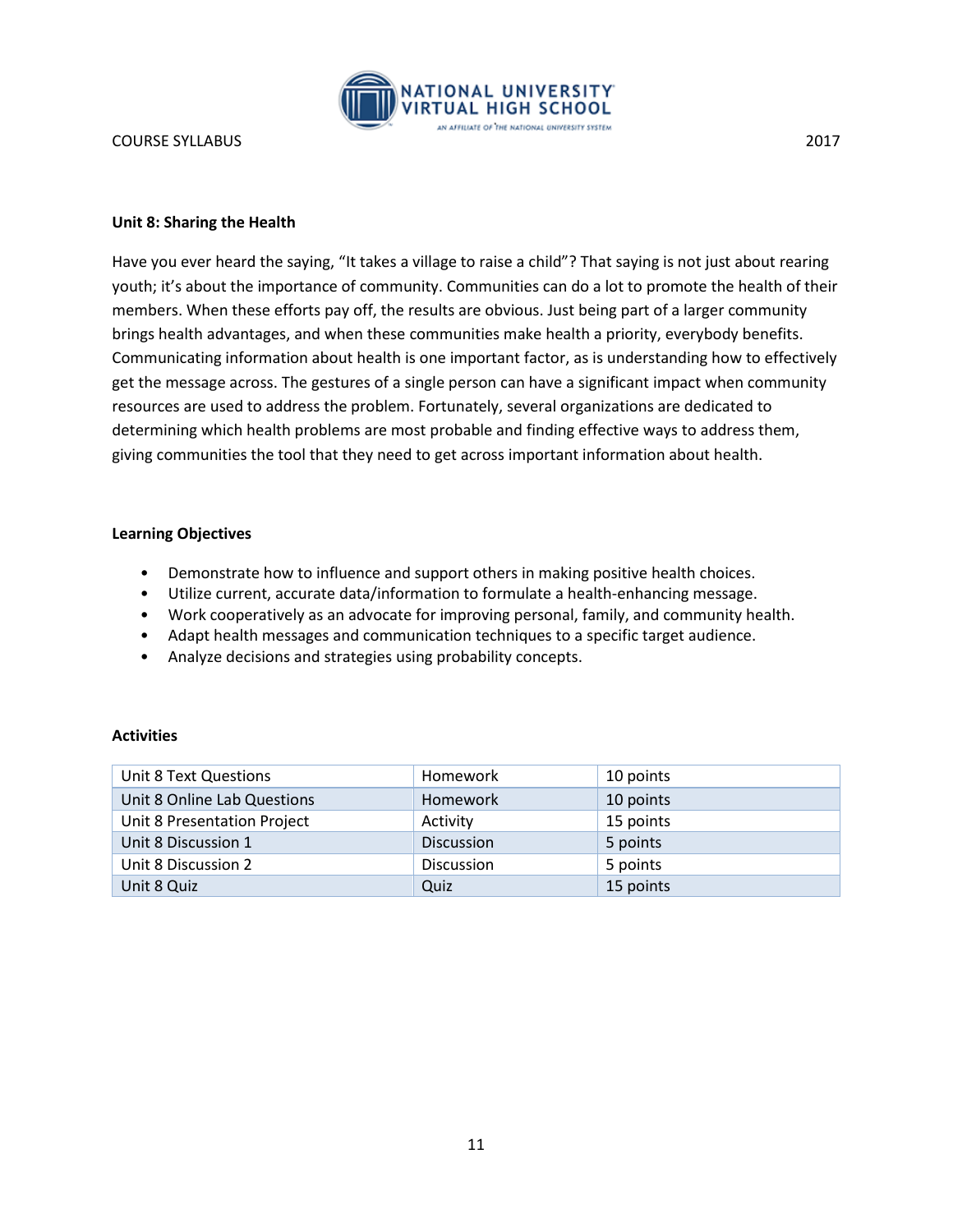

## **Unit 8: Sharing the Health (Continued)**

#### **Final Exam Objectives**

- Review information acquired and mastered from this course up to this point.
- Take a course exam based on material from units five to eight in this course the last four units. (Note: You will be able to open this exam only one time.)

#### **Final Exam Activities**

| <b>Class Reflection Discussion</b> | Discussion | 10 points |
|------------------------------------|------------|-----------|
| <b>Final Exam</b>                  | :xam       | 50 points |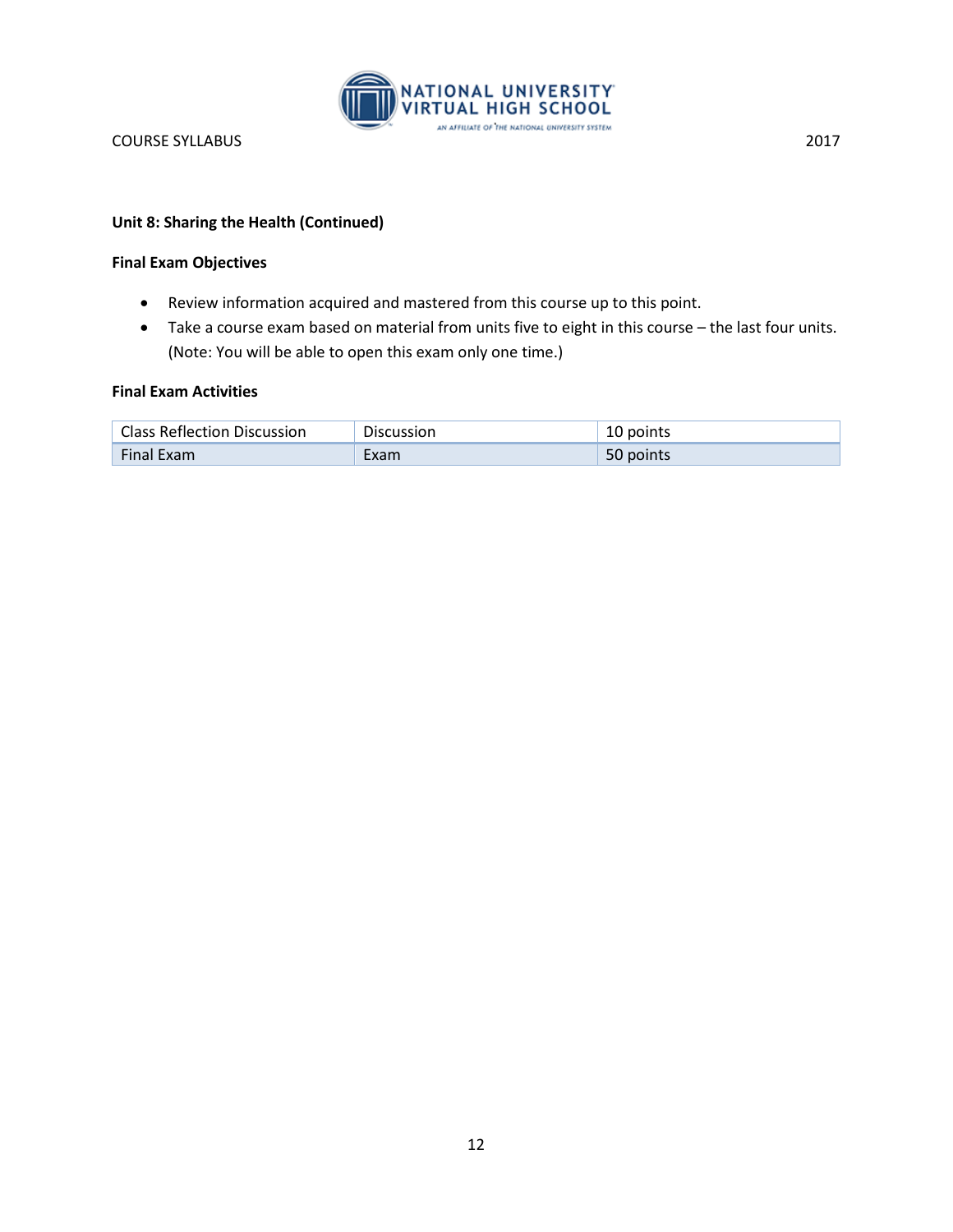

#### **HOW YOU WILL BE GRADED**

**For critical thinking questions**, there are no right or wrong answers. For example, a question on your thoughts on why you think people are shy is a pretty open-ended type of question. Grades will be based on the depth of personal insight you present. **Do not simply agree or disagree** with an insight question. We are looking for critical thinking and possibly a related personal experience with the question.

#### **It is important to provide detailed answers for insight/opinion questions.**

**For review questions**, you should be produce a more academic answer. For example, "What two categories are norms divided into?" This type of direct question requires a specific answer. Please use full sentences and proper grammar.

**When submitting paragraphs,** use these guidelines.

- 1. The first, second or last sentence contains the main idea and key words from the question or assigned topic.
- 2. Paragraph contains one to three explanatory sentences.
- 3. Paragraph contains two to four sentences about specific details related to question.
- 4. Details are colorful, interesting and appropriate.
- 5. Paragraph ends with a good closing sentence that refers to the main idea without repeating it.
- 6. Free of spelling and grammatical errors.

#### **GRADE SCALE**

The following grading scale will be used to determine your final letter grade.

| Letter Grade | Percentage Earned |
|--------------|-------------------|
| A            | $95%+$            |
| А-           | 90% - 94.9%       |
| B+           | 87% - 89.9%       |
| R            | 84% - 86.9%       |
| B-           | 80% - 83.9%       |
| $C+$         | 77% - 79.9%       |
| C            | 74% - 76.9%       |
| $C-$         | 70% - 73.9%       |
| D+           | 67% - 69.9%       |
| D            | 64% - 66.9%       |
| - ח          | 60% - 63.9%       |
| F            | 59% and lower     |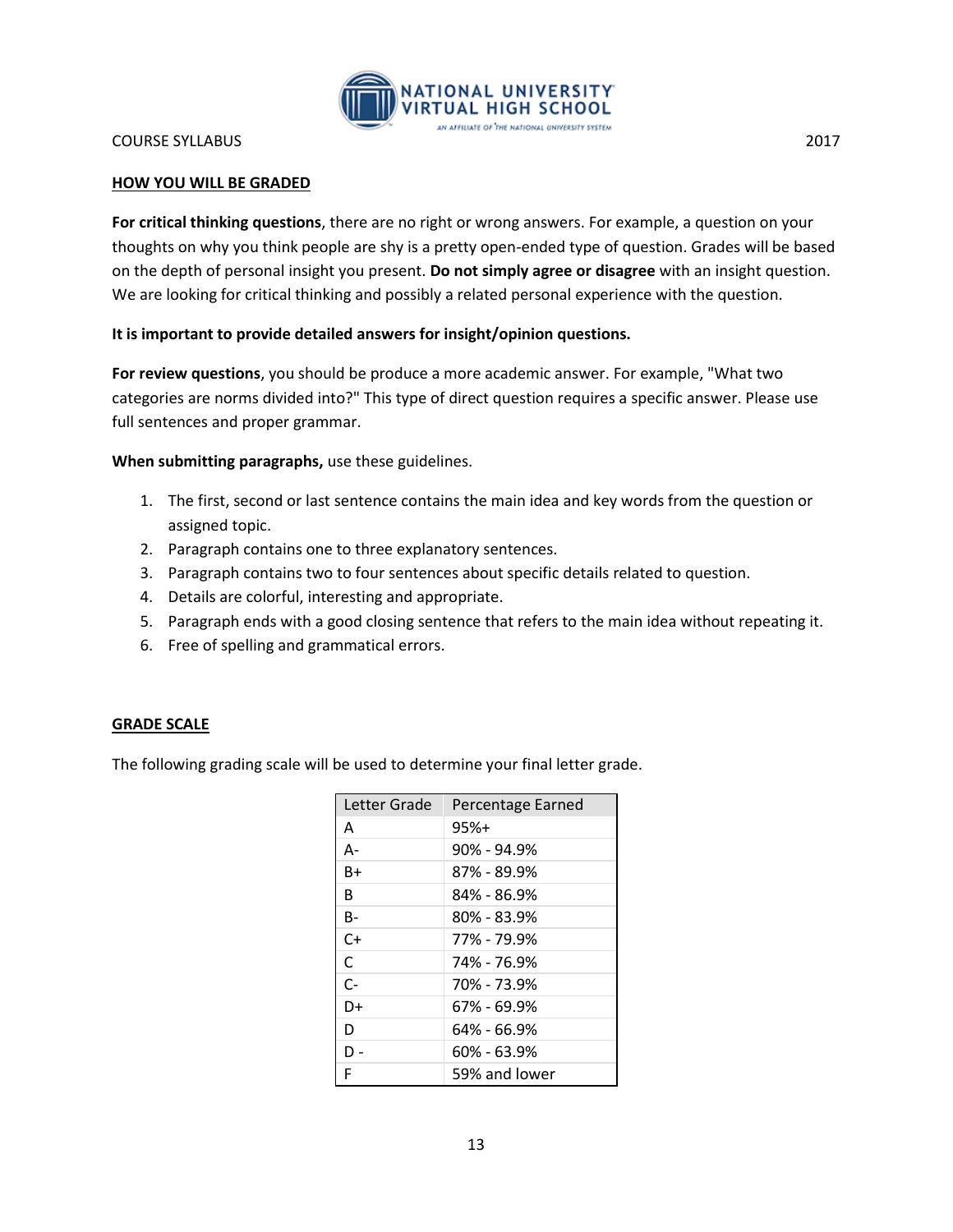

#### **SUPPORT**

At NUVHS you will have access to multiple support teams. Who you contact will depend on the questions you have. Always start by contacting your teacher through the Message Center in the course. Your teacher should be able to answer your question, but if they can't, then they will direct you to another support team. If you have questions about any of the course content, your grades, or course policies, you should contact your instructor.

For questions about your enrollment, transcripts, or general school-wide policies, you can contact **NUVHS Student Services** at info@nuvhs.org or by phone at 866.366.8847. For example, if you would like to withdraw from your course, you should contact Student Services. Please note that a refund for your course can only be obtained if you drop within the first seven days of enrolling in the course.

For help with login/password issues, or other technical issues specific to the Blackboard website, you can contact the team at [National University Blackboard Learn.](http://nu.edusupportcenter.com/sims/helpcenter/common/layout/SelfHelpHome.seam?inst_name=nationalu) They can also be reached by phone at (888) 892-9095.

#### **EXPECTED SCHOOL-WIDE LEARNING RESULTS (ESLRs)**

#### **Engaged Learners**

- Demonstrate self-directed learning skills such as time management, and personal responsibility through the completion of course requirements
- Develop an understanding of their own preferred learning styles to enhance their overall academic potential
- Incorporate effective and relevant internet and multimedia resources in their learning process to broaden their knowledge base

#### **Critical Thinkers**

- Effectively analyze and articulate sound opinions on a variety of complex concepts
- Illustrate a variety of problem-solving strategies that strengthen college preparation and workforce readiness
- Formulate a framework for applying a variety of technology and internet-based research to enhance information literacy and collaborative thinking

#### **Effective Communicators**

- Demonstrate awareness and sensitivity to tone and voice in multiple forms of communication
- Express concepts and ideas in a variety of forms
- Enhance communication skills through the use of media rich or other technology resources